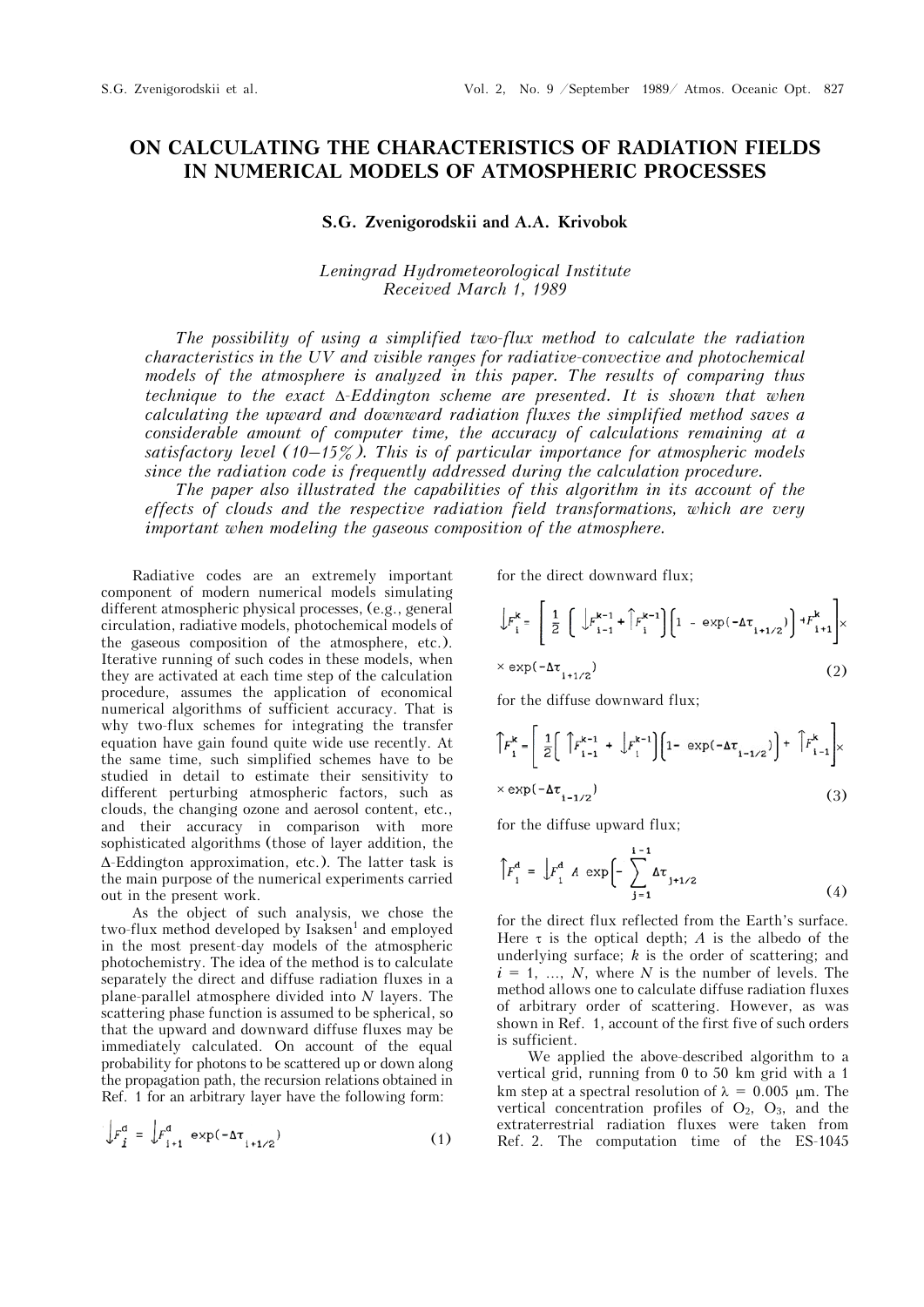computer needed to solve the monochromatic problem does not exceed 2 sec. The algorithm was realized in the 0.175–0.75 nm spectral range.

For an alternative numerical technique we used the modified  $\Delta$ -Eddington approximation developed by Joseph, Wiscombe, and Weinman<sup>3</sup> and applied to the radiation-photochemical model constructed at the Main Geophysical Observatory (MGO) (Ref. 4). This particular two-flux approximation is known to provide sufficiently high accuracy in calculating the diffuse radiation fluxes in media with strongly peaked scattering phase functions. However, the time required to solve the monochromatic problem is increased by, at least, an order of magnitude, which is of fundamental importance for calculation regimes in which the radiation code is frequently addressed. To compare these two algorithms, experiments were carried out with a synchronized set of initial data (including the absorption cross section of  $O_2$ ,  $O_3$ , and  $NO_2$ , the extraterrestrial flux, etc.) of equal altitudinal and spectral resolutions.



*Fig. 1. The total downward (1, 2) and upward (3, 4) radiation fluxes in the range from 0.3125 to 0.75 nm obtained with the help of Ref. 1 (1, 3) and the -Eddington technique (2, 4).*

|    | Doubling (upper row) and halving                     |                                              |                                       |
|----|------------------------------------------------------|----------------------------------------------|---------------------------------------|
|    | (lover row) of the ozone content                     |                                              |                                       |
|    | $H$ , km   For the downward   For the upward<br>flux | flux                                         | For<br>temperature                    |
|    | $100\%$ $\Delta$<br>Δ<br>$F_{\varphi}$               | п<br>100%<br>$\equiv$<br>$\overline{F}$<br>φ | T -7<br>φ<br>100%<br>Δ<br>$T_\varphi$ |
| 0  | $-3.5$                                               | $-3.0$                                       | 0                                     |
|    | 1.6                                                  | 1.2                                          | 0                                     |
| 10 | $-3.4$                                               | $-3.1$                                       | 0.04                                  |
|    | 1.5                                                  | 1.3                                          | 0.04                                  |
| 20 | $-2.5$                                               | $-3.3$                                       | 0.12                                  |
|    | 1.3                                                  | 1.8                                          | 0.8                                   |
| 30 | $-1.3$                                               | $-3.3$                                       | 0.3                                   |
|    | 0.5                                                  | 2.4                                          | $-0.19$                               |
| 40 | $-0.6$                                               | $-3.7$                                       | 0.3                                   |
|    | 0.3                                                  | 2.8                                          | $-0.2$                                |
| 50 | $-0.3$                                               | $-3.8$                                       | 1                                     |
|    | 0.2                                                  | 2.9                                          | $-1.2$                                |

*TABLE I. Sensitivity of the radiative changes in the atmospheric total ozone.* 

## **RESULTS OF NUMERICAL EXPERIMENTS**

The total upward and downward radiation fluxes (direct plus scattered) are shown in Fig. 1. The results were obtained for the spectral range of  $0.3125-0.750$  µm both by the technique described in Ref. 1 and by the  $\Delta$ -Eddington technique. As can be seen from the figure, the differences are insignificant for the downward flux and are more noticeable for the upward radiation flux above 15 km. However, even in this case the maximum discrepancy does not exceed 10–15%. Apparently such close agreement between the values should allow one to use the simpler algorithm given in Ref. 1 to calculate the stratospheric vertical profiles of the equilibrium temperature, thus saving much computer time. The temperature profiles obtained by coupling the simplified algorithm with the IR code of the MGO radiative-convective model<sup>4</sup> are presented in Fig. 2. (The MGO model uses the  $\Delta$ -Eddington approach to calculate heating rates in the UV and visible ranges).



*Fig. 2. The vertical temperature profiles obtained in the framework radiative-convective model (RCM) as compared with the standard profile: 1 — RCM, a*   $simplified \quad algorithm; \quad 2 - RCM, \quad \Delta Eddington$ *technique; 3 — the standard atmosphere, USA, 1962, 45 of the north latitude, July.* 

The purpose of the next group of numerical experiments is to illustrate that the sensitivity to variations in the absorption optical depth is practically identical. Quantitative estimates of the response of the radiation scheme given in Ref. 1 to doubling and halving of the total ozone in the atmosphere are presented in Table I.

Thus it is possible to recommend the more economic algorithm<sup>1</sup> for use in radiative codes in numerical models of the atmosphere of climatic type. Another important application of the two-flux approximation<sup>1</sup> is in calculating the photochemical dissociation constants for trace gas components in photochemical atmospheric models where this method has found wide recognition due to the economy of its use. At the same time, in the calculation of the photodissociation constants

$$
J^{A}(z) = \int_{\Delta\lambda} P_{\lambda}(z) q_{\lambda}^{A} \sigma_{\lambda}^{A} d\lambda,
$$
 (5)

where  $J(z)$  is the rate of photochemical dissociation of gas *A* at level *z* in the atmosphere,  $P_{\lambda}(z)$  is the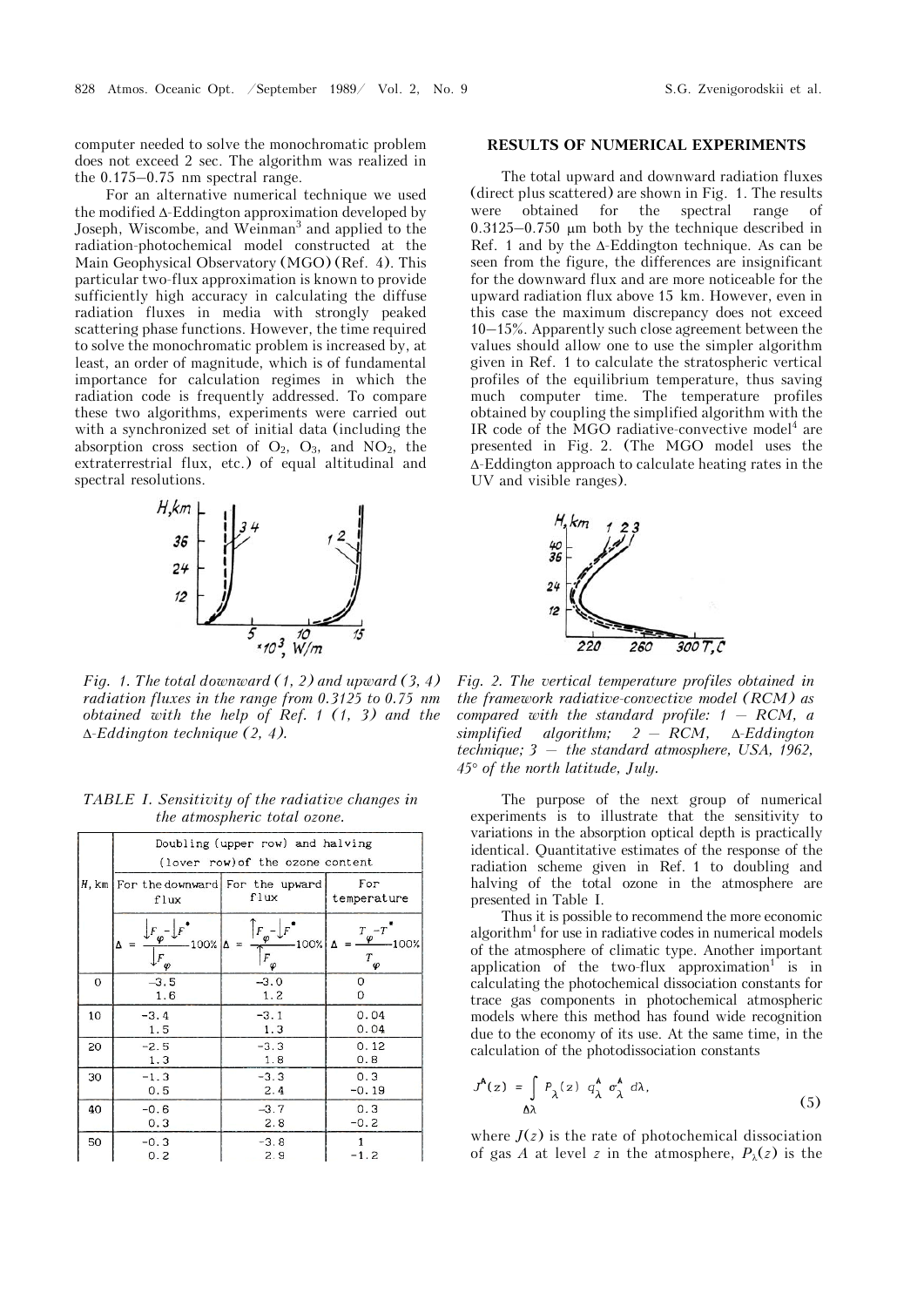monochromatic radiation flux at the level *z*,  $q_{\lambda}^{A}$  is the quantum efficiency of the reaction,  $q_{\lambda}^{\mathcal{A}}$  is the absorption cross section of gas  $A$  at the wavelength  $\lambda$ , and  $\Delta\lambda$  is the spectral range of photochemical dissociation for gas *A*, some peculiarities arise at the troposphere levels where the effects of cloudiness have to be accounted for. However, no attempts of adapting the algorithm in Ref. 1 to cloudy conditions have so far been undertaken (at least no references to them exist in the current literature). Such an attempt in the framework of the present study was undertaken on the basis of a parametrization suggested in Ref. 5.

A cloudiness parametrization scheme that describes a homogeneous layer 1 km thick is shown in Fig. 3.



*FIG. 3. Cloudiness parametrization scheme.*

The reflected part of the direct and the diffuse downward fluxes is added to the diffuse upward flux at the top level of the cloud:

$$
F_r^n \bigg[ = A_{c1} \bigg[ 2 \cos \theta \cdot F_d^n \bigg] + F_{\text{dif}}^n \bigg] \quad , \tag{6}
$$

where  $A_{\rm cl}$  is the cloudiness albedo.

The unreflected part of the radiation reaches the cloud bottom as a diffuse component only:

$$
F_0^{n+1} \downarrow = (1 - A_{c1})(2\cos\theta \cdot F_d \downarrow + F_{\text{dif}}^n \downarrow)
$$
 (7)

(It is assumed that no photon absorption takes place in the cloud). The total downward diffuse flux in the first layer below the cloud consists of radiation transmitted through the cloud, plus the part of the upward diffuse flux reflected downward from the cloud bottom:

$$
F_{\text{dif}}^{\text{n+1}} \Big| = F_0^{\text{n+1}} \Big| + A_{\text{cl}} \times F_{\text{dif}}^{\text{n+1}} \Big| \tag{8}
$$

Thus, only one parameter, the albedo, which characterizes the optical properties of the cloud, enters into relations (6-8). In the numerical experiments it was set equal to 0.8 following Ref. 5.

Figure 4 presents the results of a calculation of the relative change of the total radiation flux between the altitudes 0 and 5 km (i.e., above and below the cloud layer stretching from 2 to 3 km). These are compared at<br>the results from Ref. 5, where the above the results from Ref. 5, where the above parametrizatIon of cloudiness was incorporated into Luther's radiation scheme.<sup>6</sup>



*FIG. 4. Spectral dependence of the ratio of the radiation fluxes in a cloudy and a clear atmosphere: zenith angle*  $\theta = 60^{\circ}$ ,  $A_{\text{cl}} = 0.8$ , *A = 0; 1) subcloud layer, z = 0. calculated results; 2) same, according to Ref. 5; 3) cloud top layer, z = 10 km, calculated results; 4) same, according to Ref. 5.*



*FIG. 5. Calculated vertical profiles of the reaction rate constants (9–11) in a clear sky in a cloudy one (see text):*  $A = 0, A_{cl} = 0, 8, \theta = 60^{\circ}$ , *z*cl = *2-3 km; 1) clear sky (9); 2) cloudiness accounted for (reaction (9)); 3) clear sky (react ion( 10)); 4) cloudiness accounted for (reaction (10)); 5) clear sky (reaction (11); 6) cloudiness accounted for (reaction (11)).*

Figure 5 shows the computed vertical profiles of the rate constants for the following photochemical dissociation processes, which are of fundamental importance for atmospheric photochemistry:

$$
0_{3} + h\nu \to 0_{2} + 0(^{1}D) \ (\lambda < 200 \text{ nm}); \tag{9}
$$

$$
0_{3} + h\nu \rightarrow 0_{2} + O(^{3}P) \text{ (}\Delta\lambda = 200-700 \text{ nm}); \quad (10)
$$

$$
NO2 + hw \rightarrow NO + O (\lambda < 400 nm). \tag{11}
$$

The fact that the rates of reactions  $(9)$ – $(11)$  calculated for cloudy and clear sky conditions differ by severalfold, emphasizes the necessity of accounting for cloud effects when simulating photochemical processes in the lower troposphere. The influence of cloudiness on the intensity of photodissociation in the upper troposphere is much weaker, as shown by Fig. 6, which gives the ratio between the rates of reactions (9) and (11) as a function of the zenith angle under cloudy and clear sky conditions at an altitude of 10 km.